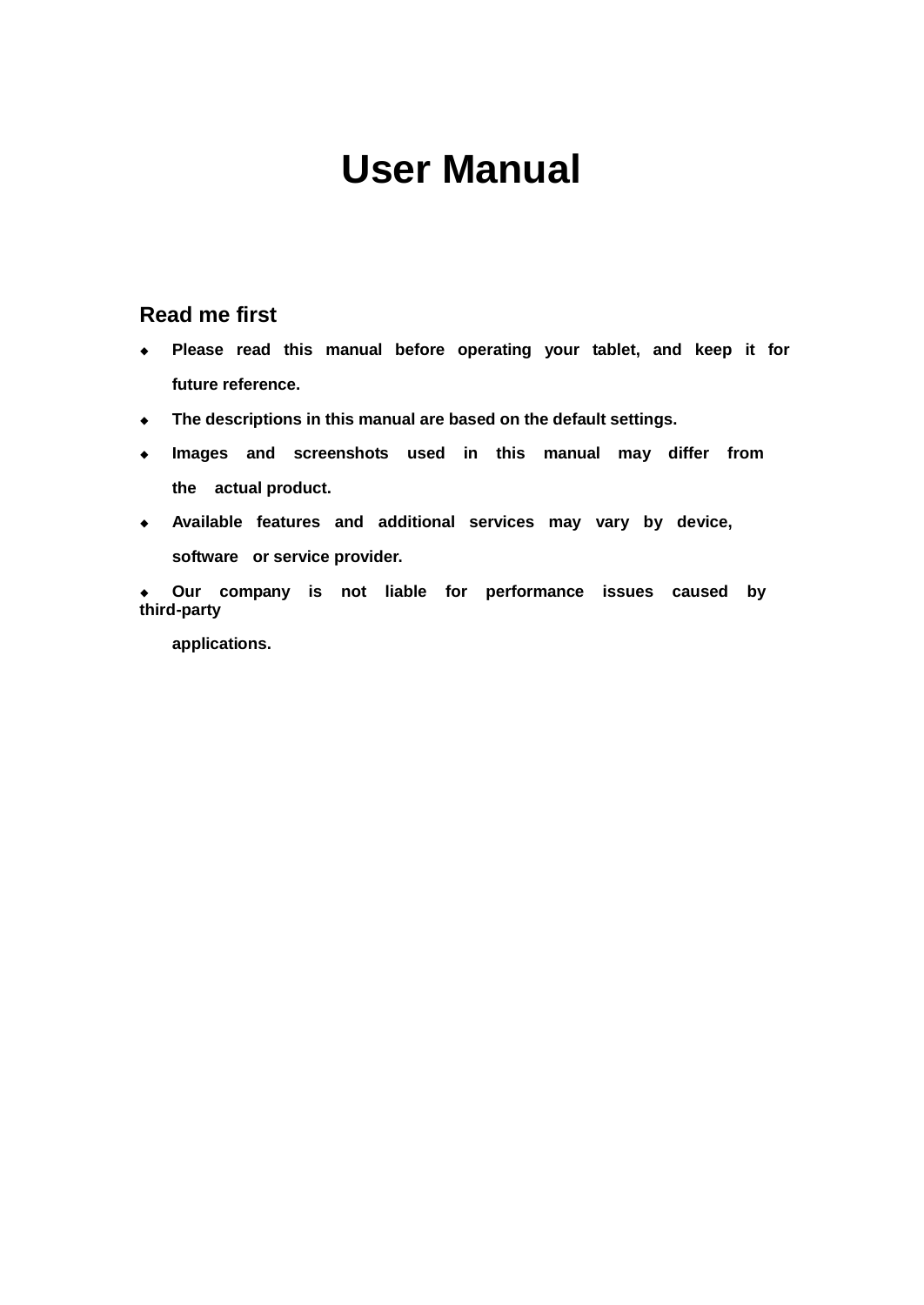# **Assembling**

# **Unpack**

Check your product box for the following items.

- **•** Tablet
- **•** User manual
- **•** Adapter

You can purchase additional accessories from your local retailer.

# **Charge the battery**

Before using the device for the first time, you must charge the battery.

- 1. You can charge the device with a travel adapter or by connecting the device to a PC with a USB cable.
- 2. Battery full icon is shown when finished if your device is off.

**Warning**: Use only original batteries and chargers. Unapproved chargers or cables can

cause batteries to explode or damage your device.

# **Install the memory card**

To store additional multimedia files, you need insert a memory card.

- 1. Insert a memory card with the gold contacts facing downwards.
- 2. Push the memory card into the slot until it clicks.

**Notice**: Our company uses approved industry standards for memory cards, but some brands may not be fully compatible with your device.

- 1 -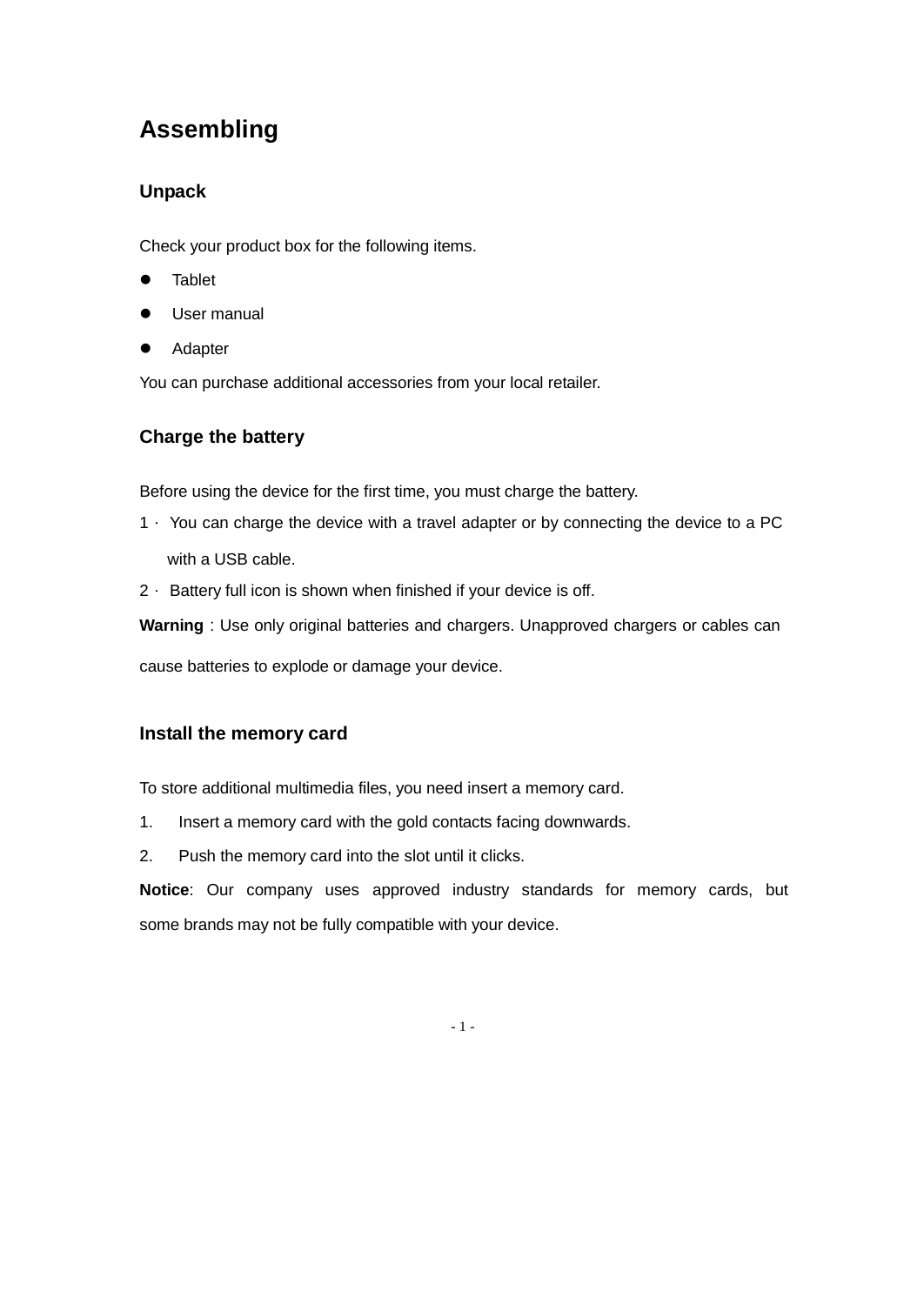# **Getting started**

# **Turn your device on and off**

To turn on your device, press and hold the power key.

To turn off your device, press and hold the power key, and then tap **OK**.

# **Switch to flight mode**

To use only your device's non-network services, switch to flight mode. Please follow the instructions below to turn on flight mode:

Tap **SettingsWIRELESS & NETWORKSMoreAirplane mode** from application list to create a checkmark.

#### **Device layout**

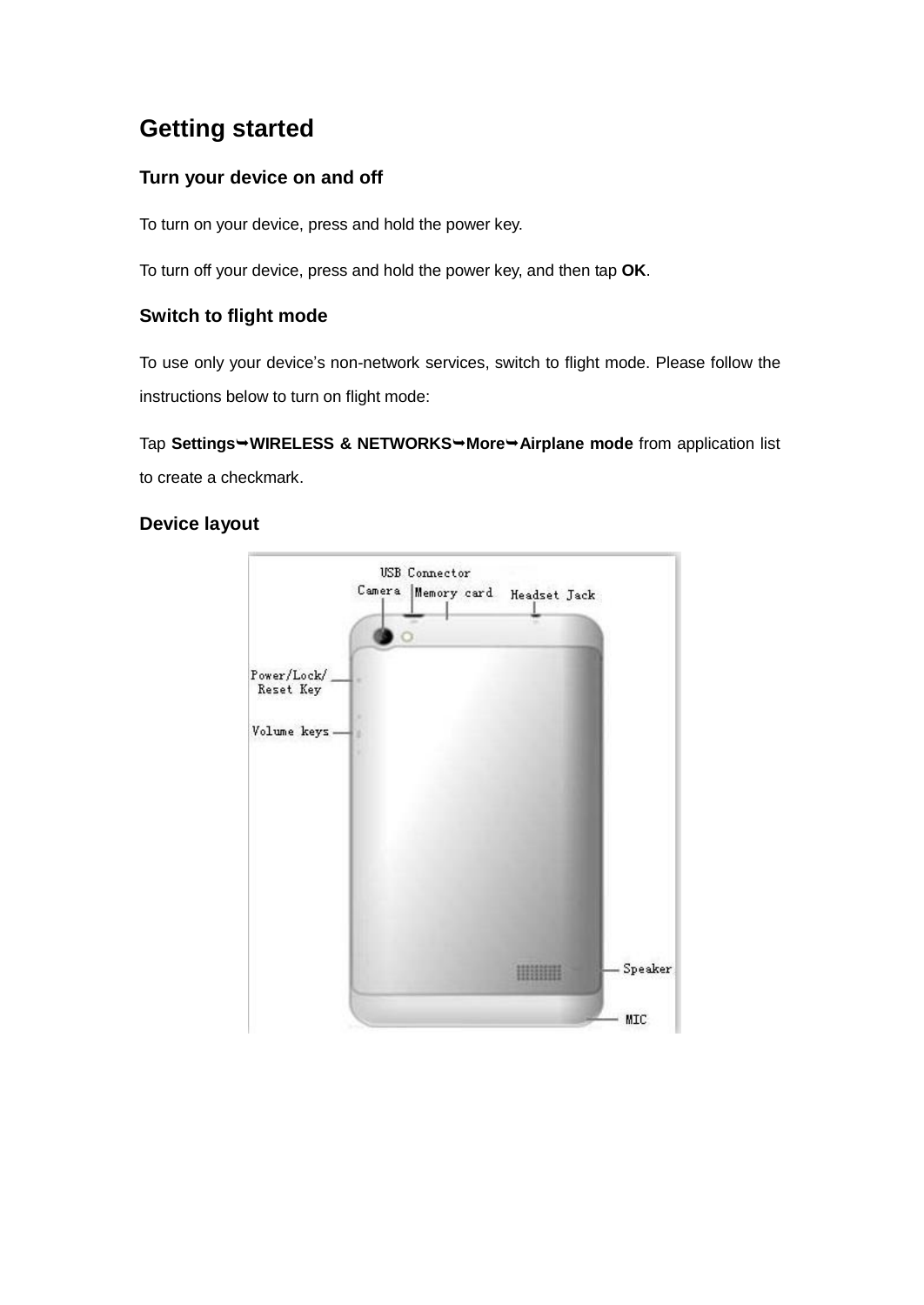| <b>Volume keys</b> | Adjust the device volume.                                       |
|--------------------|-----------------------------------------------------------------|
| ∣ Power/Lock/Reset | Press and hold for 2 seconds to turn on or turn off the device. |
|                    | Press to lock the device.                                       |
|                    | Press and hold for 10 seconds to reset the device.              |

- 2 -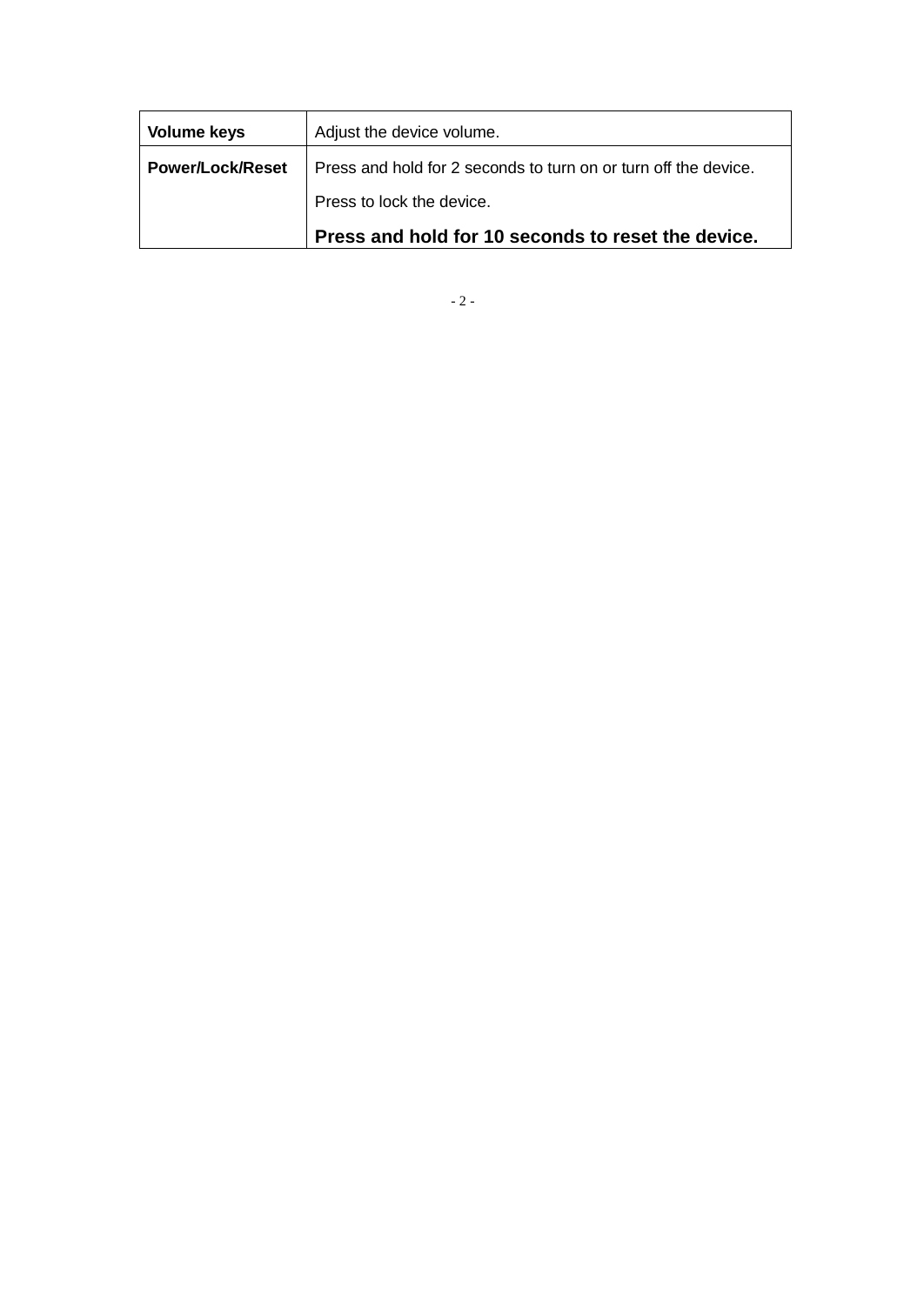#### **Home screen**

The home screen has multiple panels. Scroll left or right to the panels on the home screen, you can view indicator icons, widgets, shortcuts to applications, and other items.



#### **Task bar**

The task bar is shown at the bottom of the screen. It displays commonly used option buttons, battery level indicator, current time and other indicator icons.

|             | Return to previous screen.                                                             |
|-------------|----------------------------------------------------------------------------------------|
| $\mathbf 2$ | Return to home screen.                                                                 |
| 3           | View the applications you have accessed recently.                                      |
|             | Open application menu                                                                  |
| 5           | Display notification icons. Tap the notifications area to open the notification panel. |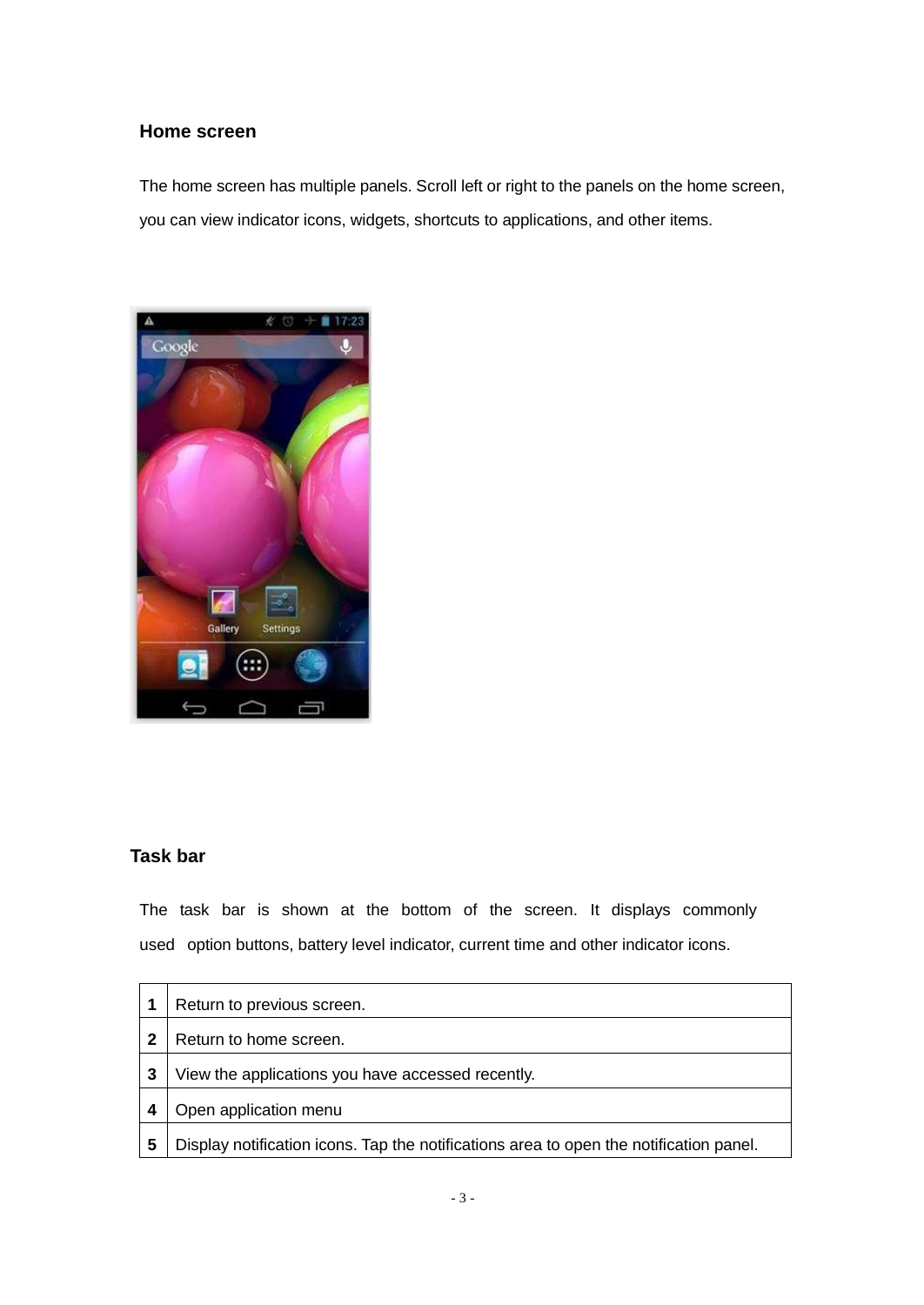#### **Indicator icon**

| Icon       | <b>Definitionon</b>  |  |
|------------|----------------------|--|
| 3          | Open Wi-Fi available |  |
| ę          | Wi-Fi connected      |  |
| ZЛ         | Signal strength      |  |
| $\uparrow$ | Uploading data       |  |
| $\pm$      | Downloading data     |  |
| ψ          | Connected to PC      |  |
| গ্ৰ        | Alarm activated      |  |
| D          | Music being played   |  |
|            | Battery power level  |  |

# **Notification panel**

Tap the notifications area to open the notification panel shown below. You can access a list of notifications.

Tap icon to activate or deactivate wireless connection features and other settings.

**Wi-Fi**: Activate or deactivate the Wi-Fi connection.

**Auto-rotate screen**: Activate or deactivate the auto rotation feature. Brightness:

Adjust the basic brightness level of the display to lighter or darker. **Notifications**:

Activate or deactivate the notification feature.

**Settings**: Access **Settings** application.

- 4 -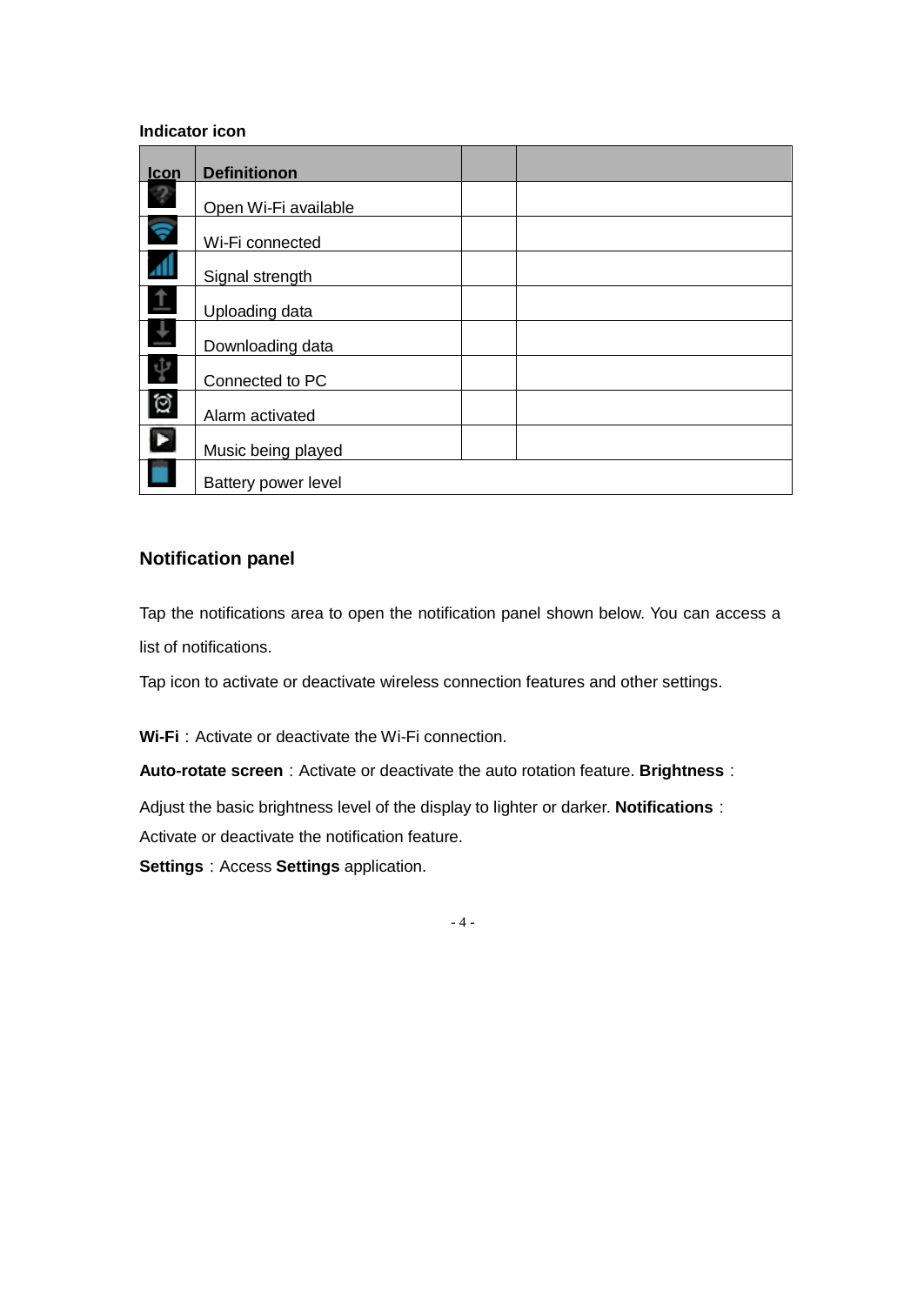#### **Auto rotation**

If you rotate the device while using some features, the interface will automatically rotate as well. To prevent the interface from rotating, open the notifications panel and select **Auto-rotate screen**, then scroll it to **Off**.

#### **Lock & unlock the screen**

To unlock the screen, tap and hold the lock icon, then drag it to the unlock area where the unlock icon is.

To lock the screen manually, press **Power** key.

#### **Enter text**

You can enter text by selecting characters on the virtual keyboard.

Tap the text input field to display the virtual keyboard. To hide the keyboard, tap  $\sim$  at the task bar.

To change the text input method,  $tan$  at the task bar.

From a text field, you can use the copy and paste feature for fast inputting.

#### **Customize your device**

To customize your device according to your preferences, tap **Settings** from application list or notification panel.

#### **Manage applications**

To manage the applications installed on your device, tap **Settings + App.** 

1. To uninstall an application, select **DOWNLOADED**, then select an item and tap

**Uninstall**, tap **OK** to confirm.

2. To stop or change the settings of an application, select **RUNNING** or **ALL**, then select an item and tap the option you need.

#### **Security**

You can protect your device and data by setting screen lock or encrypting your tablet.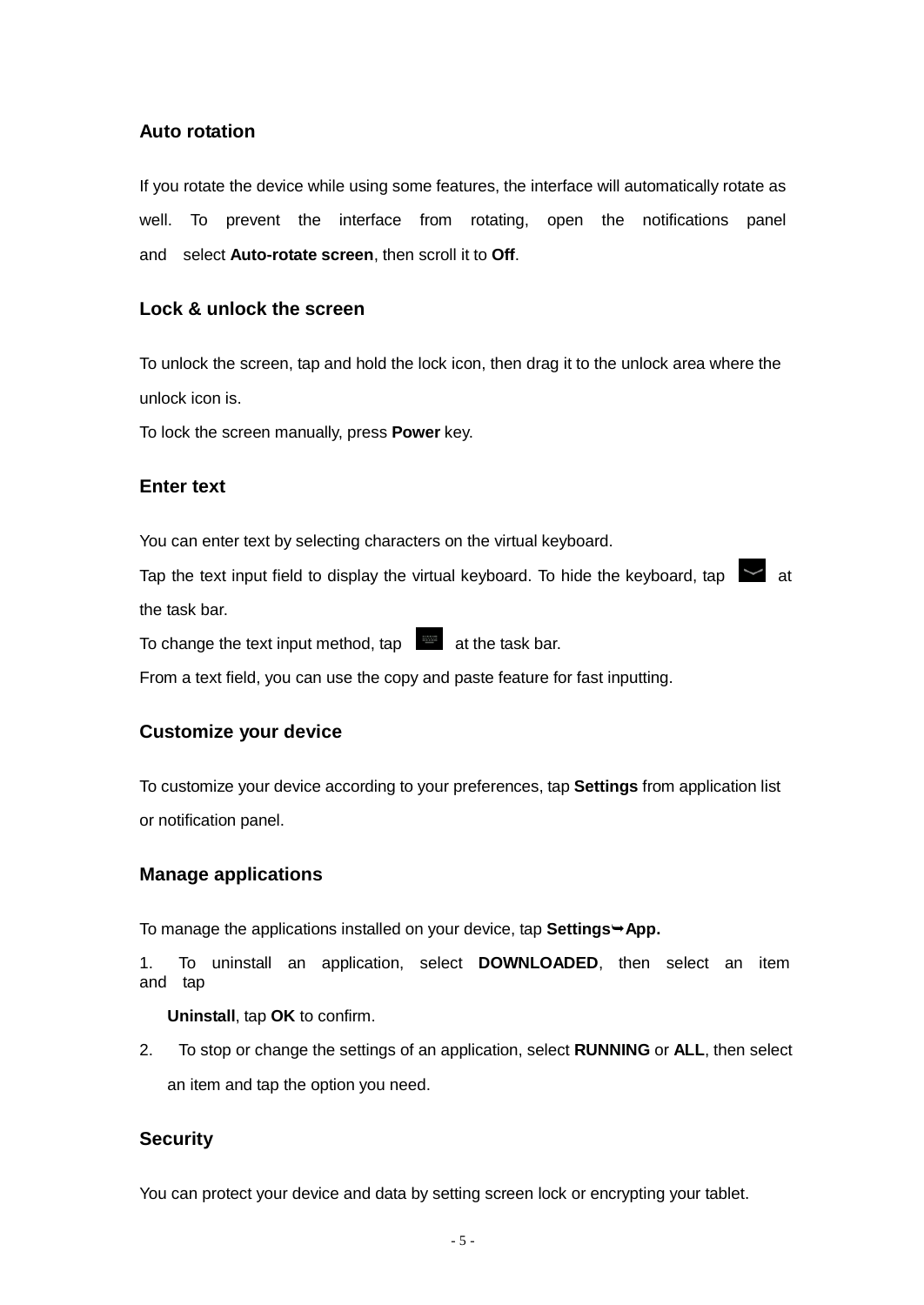#### **Set a screen lock**

To set a screen lock, tap Settings→Security→ Screen lock from application list.

- **None**: Deactivate the screen lock.
- **Slide**: Slide to unlock the screen.
- **PIN**: Enter a numeric PIN to unlock. When prompted, enter the PIN to unlock the screen.
- **Pattern**: Draw a pattern to unlock. Follow the instructions to draw your lock pattern. When prompted, draw the pattern to unlock the screen.
- **Password**: Enter a passcode to unlock. When prompted, enter the passcode to unlock the screen.

#### **←** Screen time-out

Select **SettingsDisplaySleep** from application list, you can set the time before the screen times out and goes into lock mode. ( you have not entered any characters or made other selections).

#### **Reset tablet**

You can reset system and desktop settings to their original values by the following steps:

- 1. Select **Settings Backup & reset** from application list.
- 2. Tap **Factory data reset.**
- 3. If you want to erase all data on your tablet, such as music, pictures, and other data, tap **Erase SD card** checkbox to create a checkmark.
- 4. Tap **Reset tablet**.

The device resets to the factory default settings automatically.

**Warning!**: Factory data reset will erase all data from your device and SD card, including your google account, system and application data and settings, and downloaded applications.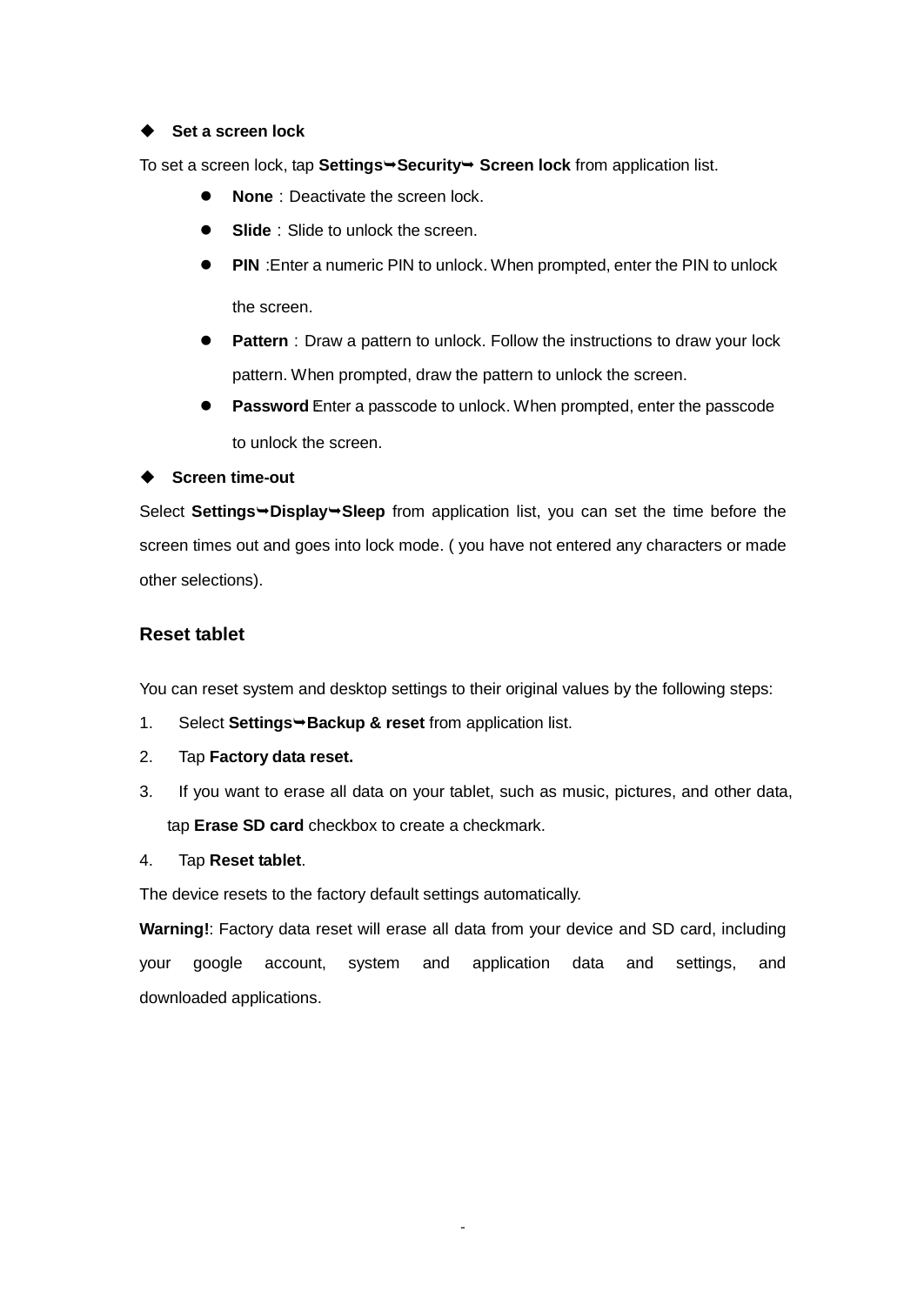#### **Email**

To receive and send mail, you must have a remote mailbox service. This service may be offered by a service provider. Your device is compliant with applicable internet standards for POP3/IMAP/Exchange.

Before you can send or receive mail on your device, you need to set up an email account and define the email settings correctly. You can define more than 1 mailbox.

#### ◆ Set up your email

- 1. Tap **Email** from application list.
- 2. You can use mailbox guide to set up your mailbox, tap **Next** until it's done.
- 3. If you need to add another email account, tap the option button at the upper right Settings ADD ACCOUNT, then set up the email account with the mailbox guide.

When you are finished setting up the email account, the email messages are downloaded to your device. If you have created more than two accounts, you can switch between email accounts. Select an account name at the top left of the screen and select the one you want to retrieve messages from.

#### **Delete your email account**

- 1. Open the application list and select **Email**.
- 2. Tap the option button at the upper right, then select **Settings** and the email account you want to delete.
- 3. Tap **Remove account**.
- 4. Tap **OK** to confirm.

#### **Create and send email**

- 1. Open **Email** application.
- 2. Tap  $\blacksquare$ .
- 3. In **To** field, enter the recipient's email addresses manually and separate them with a comma. Add more recipients by tapping **Cc/Bcc**.
- 4. To insert attachments, tap the option button at the upper right and select **Attach file**.
- 5. Enter the subject and the text.
- 6. Tap **SEND** to send the email.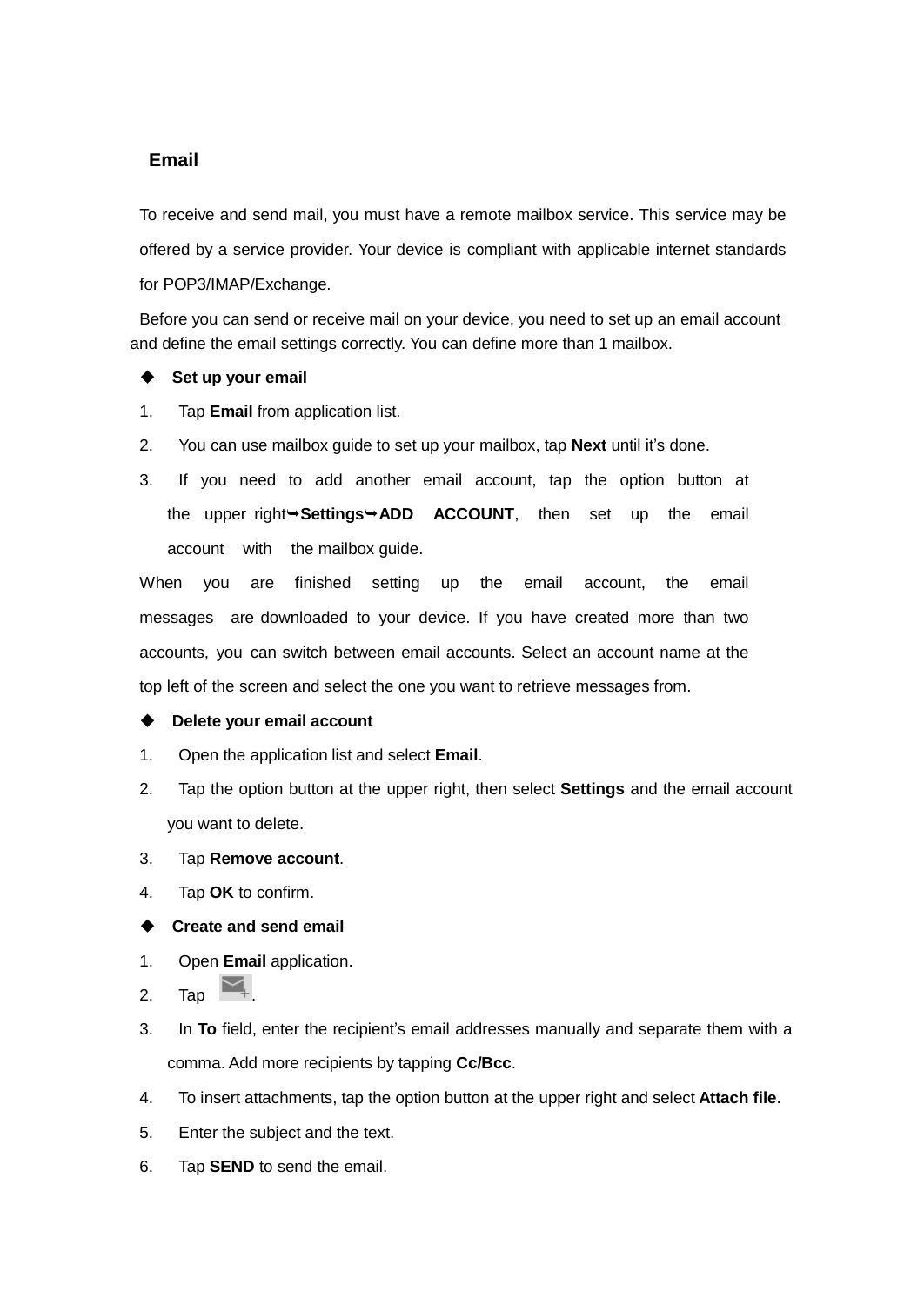#### **View email messages**

- 1. When you open the email account, the amount of unread email messages is displayed at the title bar and the unread email messages are displayed in bold.
- 2. To view an email message, tap it.
- 3. To mark an important email message, tap the star icon below the date. To cancel the mark, tap the star icon again.

### **Create and send an email**

1. Tap  $\Box$ .

- 2. In **To** field, enter the recipient's email addresses manually and separate them with a comma. Add more recipients by tapping **Cc/Bcc**.
- 3. To insert attachments, tap the option button at the upper right and select **Attach file**.
- 4. Enter the subject and the text.
- 5. Tap **SEND** to send the email.

# **Web**

#### **Browser**

Tap **Browser** from application list to access to the web.

#### **Browser webpages**

- 1. Select **Browser** to launch a specified homepage.
- 2. To access a specific webpage, select the URL input field, enter the web address of the webpage, and select **Go**.
- 3. To zoom in, place two fingers on the screen and spread them apart. To zoom out, move your fingers closer together. You can also double-tap the screen.

#### ◆ Add windows

You can have multiple windows open at one time.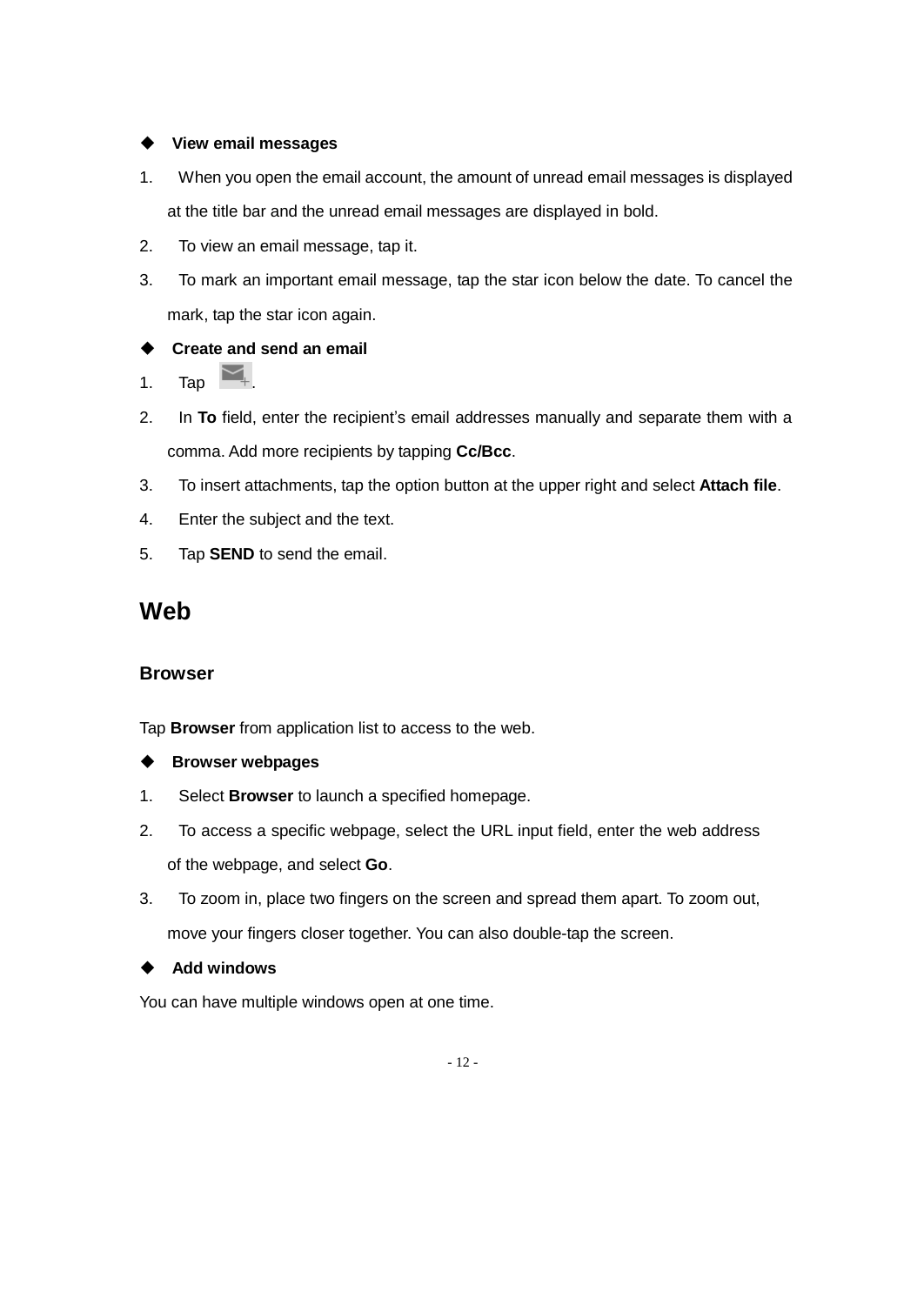- 1. To add a new window,  $\mathbf{a}$  at the title bar.
- 2. To open up a window, tap the title of the window.
- 3. To close the window, tap  $\vert X \vert$  at the title bar.

#### **Set homepage**

- 1. Tap the option button at the upper right.
- 2. Select Settings<sup>→</sup>General<sup>→</sup>Set homepage.
- 3. Enter the web address of the desired webpage.

#### **←** Add bookmarks

While navigating a website, tap  $\overrightarrow{A}$  to add current URL to your bookmark list and easily access it later.

### **View bookmarks and history**

Tap  $\overline{R}$  to open the bookmark list and the recent history. Tap a bookmark or any entry to display the webpage.

#### **Customize browser**

To make adjustments in your browser settings, tap the option button at the upper right, and then select **Settings**.

#### **Note**

.

- All applications offered by Play Store are developed by third party. To get the information about the developers, you can read the descriptions of each application.
- Our company is not liable for performance issues caused by third-party applications.

- 13 -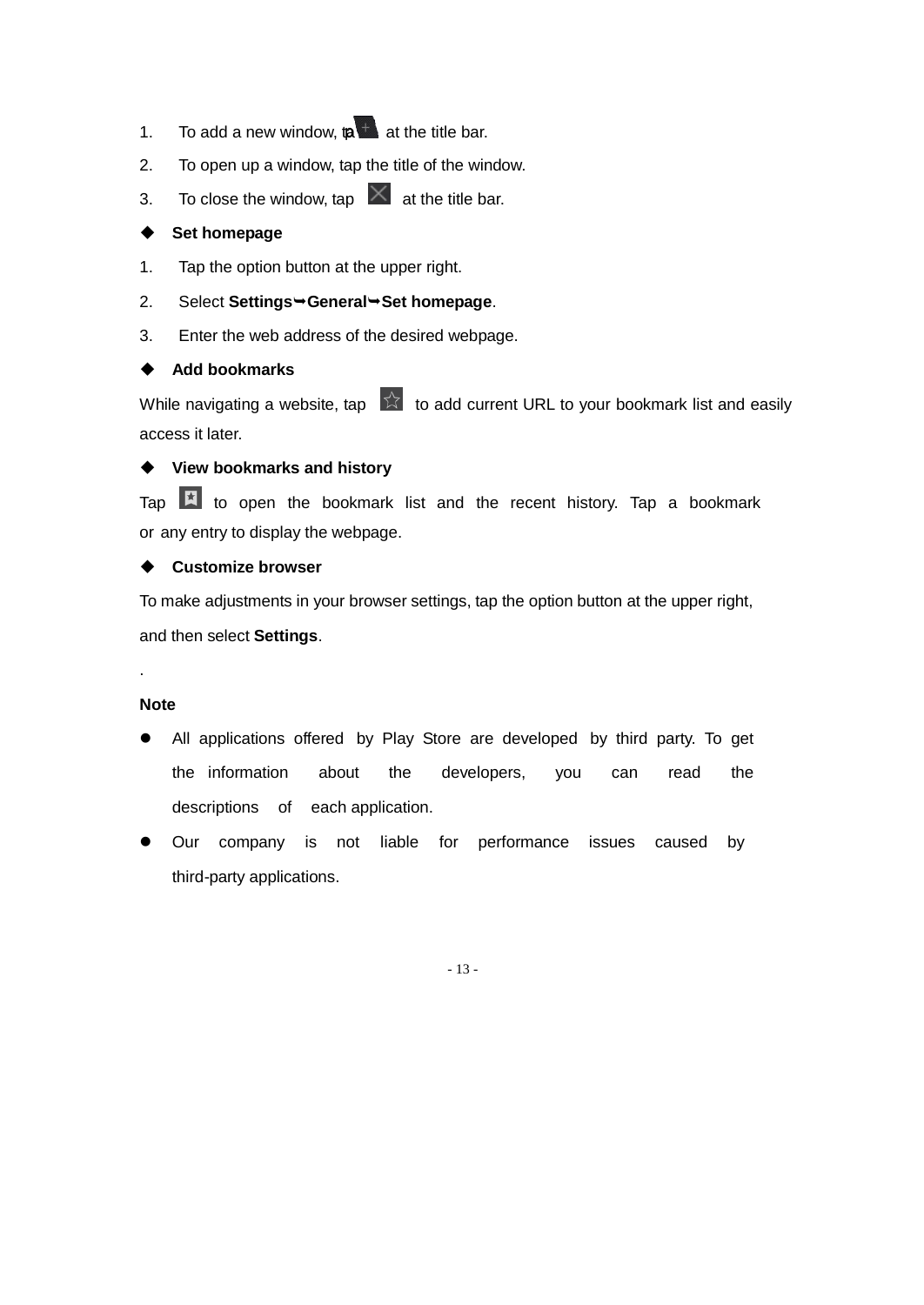# **Entertainment**

# **Gallery**

To view or organize your images and video clips, or edit and send your files to other devices, or set photos as wallpapers, select **Gallery** from application list.

**Note:** It takes a few more minutes to enter this application if you store more files.

| <b>Supported file formats</b> |                                                              |  |  |  |
|-------------------------------|--------------------------------------------------------------|--|--|--|
| <b>Type</b>                   | <b>Format</b>                                                |  |  |  |
| Image                         | $JPEG \cdot GIF \cdot BMP \cdot PNG$                         |  |  |  |
| Video                         | MPEG4-SP, H264/AVC, H263, VPX, 3GP, 3G2, MP4, MKV, AVI, WEBM |  |  |  |

**Note:** Some files may not play properly depending on how they are encoded.

#### **View a photo**

- 1. Select a folder.
- 2. Select a photo to view. To view more photos, scroll left or right.
- 3. To zoom in, place two fingers on the screen and spread them apart. To zoom out, move fingers closer together. You can also double-tap the screen.
- 4. To start a slideshow, tap  $\Box$  at the title bar.
- 5. To view the details of a file, tap the option button, then select **Details.**
- 6. To share a photo with others via Email, Gmail or Messaging, tap  $\Box$  at the title bar.
- 7. To set a photo as wallpaper, tap the option button at the upper right $\rightarrow$ select **Set picture as > Wallpaper** alreag the slides of the crop box to create the crop area,

- 14 -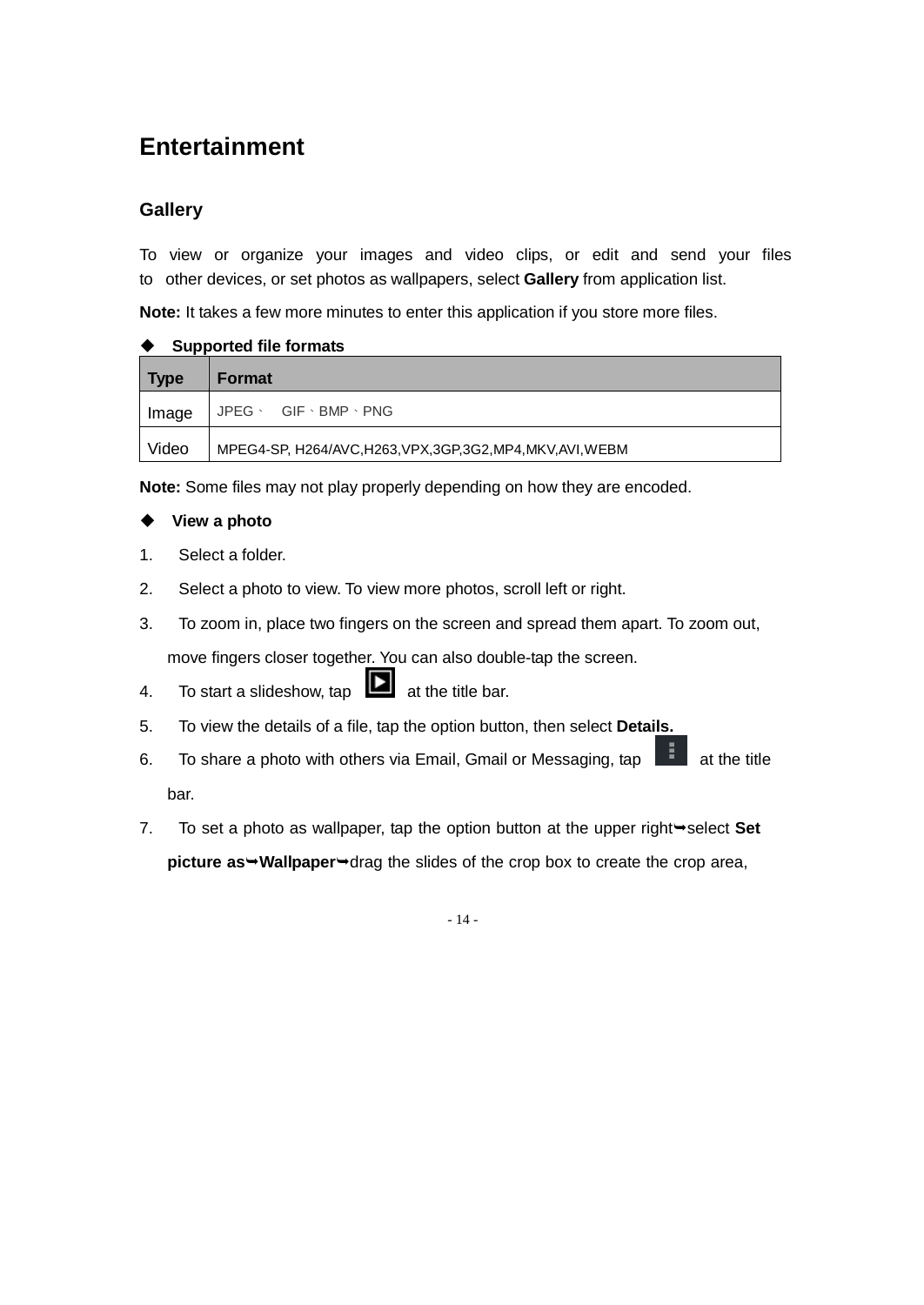then tap **Crop**.

8. To set a photo as a caller ID, tap the option button at the upper right  $\rightarrow$  select **Set picture as<sup>→</sup>Contact photo→Contacts→Create a new contact or** select an existing contact  $\rightarrow$  drag the slides of the crop box to create the crop area, then tap **Crop**.

**Edit a photo**

- 1. To crop the image, tap the option button at the upper right, then select **Crop**.
	- To move the crop box, tap and hold the crop box and drag it to the desired location.
	- To add or subtract from the selection border of the crop box, drag the crop box to the desired size.
	- When you are finished, tap **Save**.
- 2. To edit photos and apply various effects, tap the option button at the upper right, then select **Edit**.
	- $\bullet$  To adjust contrast, tap  $\Box$ .
	- $\bullet$  To apply a photo frame effect, tap  $\mathbf{FX}$ .
	- To apply a color effect, tap
	- To crop, straighten, rotate or flip the image, tap
- **Play a video**
- 1. Select a folder.
- 2. Select a video to play.
- 3. Control playback with the virtual keys.

#### **Music**

With Music, you can play music files. The music player supports the following file formats:

MP3, AAC, APE, WMA, OGG, WAV, M4A and so on.

**Note:** Some files may not play properly depending on how they are encoded.

#### **Add music files to your device**

Start by transferring files to your device or memory card.

#### **Play music**

1. Select a music file.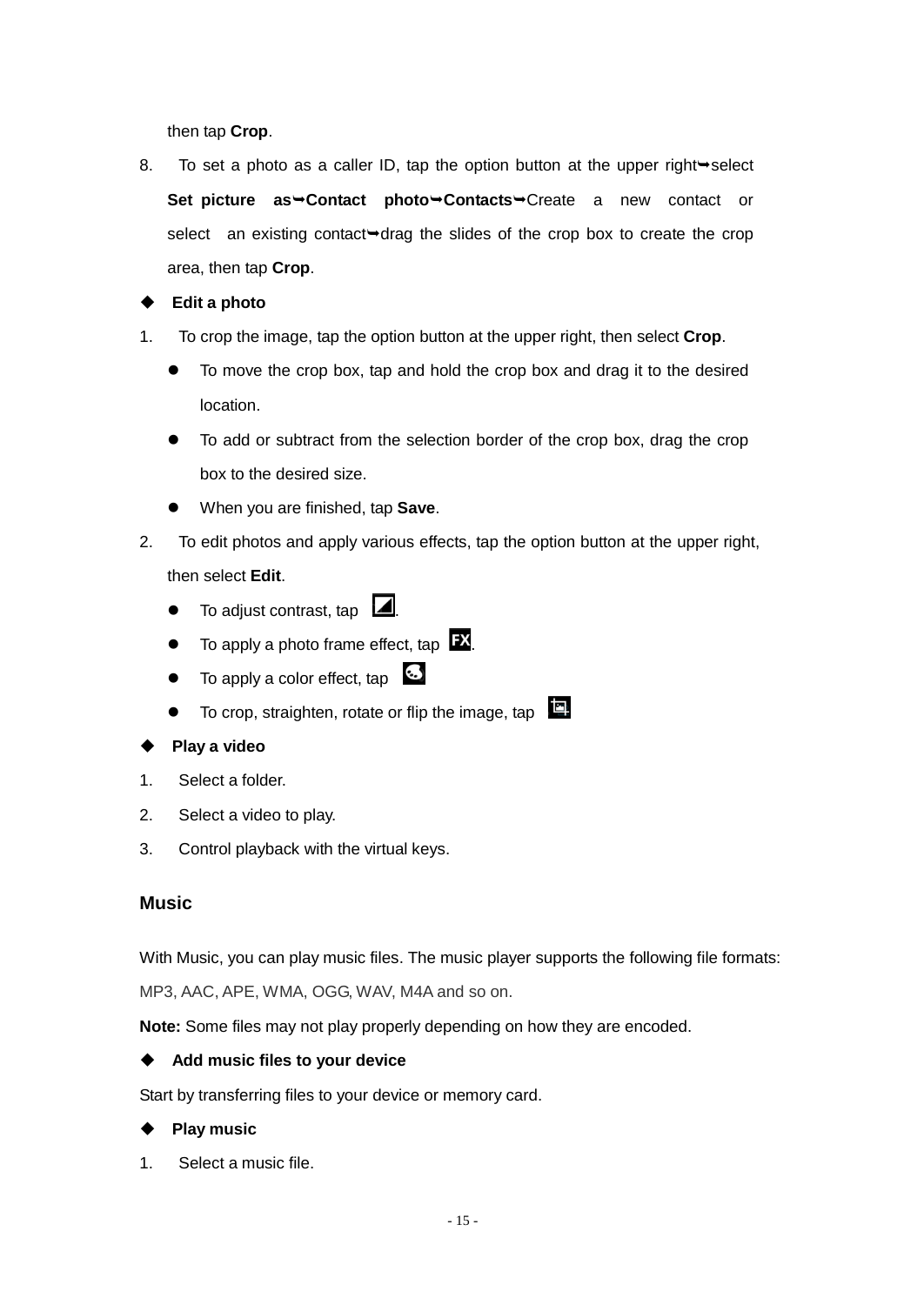- 2. Control playback with the virtual keys.
	- $\frac{1}{3}$  The current list of songs are randomly shuffled for playback.
	- $\overline{z}$  Replays the current list when the list ends.
	- $\frac{a}{r}$  Repeats the current playing song.

#### **Create a playlist**

- 1. Tap and hold a music file.
- 2. Select **Add to playlist**.
- 3. Select **New**.
- 4. Enter a name.
- 5. Tap **Save**.
- **Delete a playlist**
- 1. Tap **Playlists**.
- 2. Tap and hold the playlist you want to delete.
- 3. Select **Delete**.

### **Camera**

With the camera function, you can capture photos and take videos.

- **Capture a photo**
- 1. Open the application list and select **Camera**.
- 2. Before taking a picture, you need to know some settings.



Place two fingers on the screen and spread them apart or move fingers closer together to zoom in or zoom out.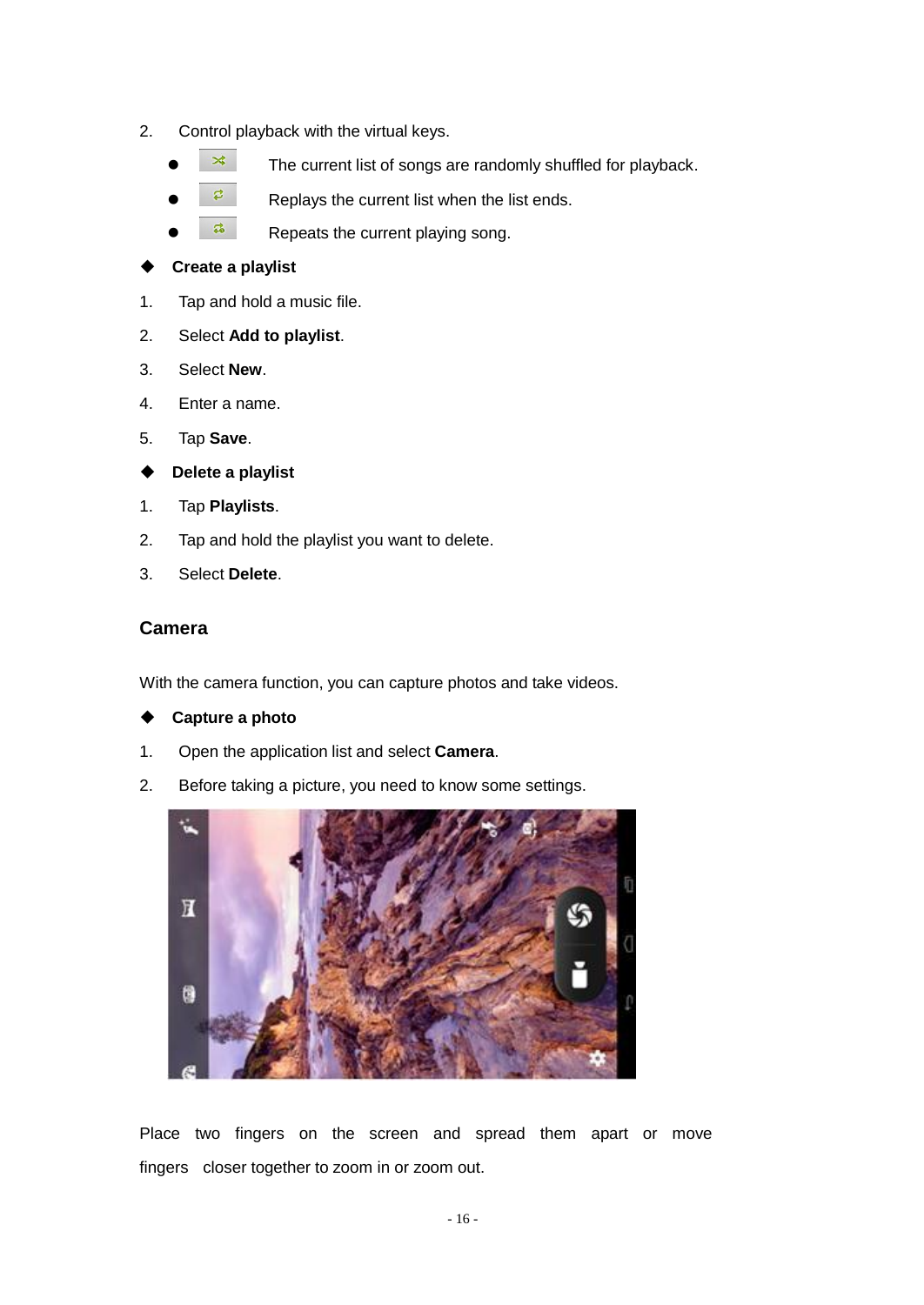| <b>Icon</b>             | <b>Definition</b>                                      |
|-------------------------|--------------------------------------------------------|
| ₩                       | Settings                                               |
| $\overline{\mathbf{L}}$ | Change to video mode.                                  |
| $\mathcal{G}$           | take photos                                            |
| இ                       | Tap to switch between the front and rear camera lenses |
| $\overline{\mathbf{e}}$ | Smile Mode                                             |
| $\overline{\mathbf{K}}$ | Change to panorama mode to take a landscape photo.     |
| QW                      | Adjust the color balance.                              |

3. Aim the lens at the subject and  $\sum_{i=1}^{\infty}$  to take a photo. The photo is saved

automatically to the folder DCIM.

4. Select the image viewer icon at the upper right to view the pictures.

#### **Record a video**

1. Open the application list and select **Camera**. Tap **the Commange to video mode.** 



- 2. Tap  $\Box$  to start recording. The length of the video recording is restricted by the available space on your storage.
- 3. Tap  $\Box$  to stop recording. The video is saved automatically to the folder DCIM.
- 4. After recording videos, select the image viewer icon at the upper right to view the recorded videos.

# **Tools**

# **Calendar**

With the Calendar feature, you can consult the calendar by day, week, or month, create events, and set an alarm to act as a reminder, if necessary.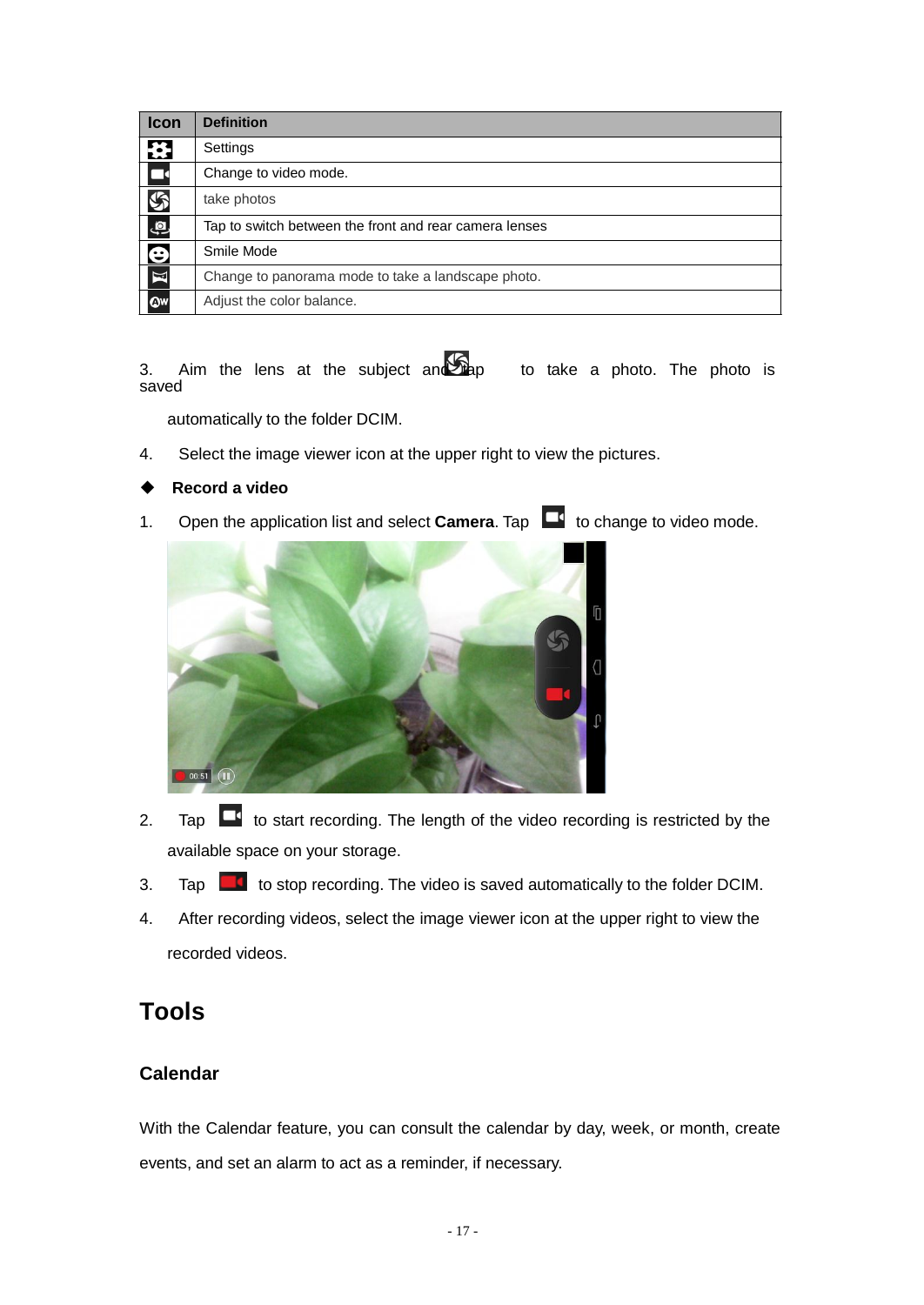To access the calendar, tap **Calendar** from application list.

- 1. To create an event, tap  $\blacksquare_+$ 
	- Fill in the fields, and set category, date, time & an alarm.
	- After you finish, select **DONE**.
- 2. You can view calendar in different views, Day, Week, Month and All.
- 3. To delete an entry, tap the event to open it, and then select  $\Box \rightarrow OK$ .

# **Alarm**

From application list, tap **Clock**, and then select  $\boxed{\circ}$ .

- 1. Tap  $\Box$  to add alarm.
	- Tap the numeric pad to set alarm time, and then select **AM** or **PM**, when you are finished, tap **OK**.
	- Tap the time to change alarm time.
- 2. Set alarm time, repeat cycle, and alarm ringtone, taps OK after finished.
- 3. Tap"cancel" to shut down the alarm, and tap" ring again" , then the alarm will stop ringing for a few minutes.
- 4. Untick the clock to stop using the clock.
- 5. Long taping the clock then it can be deleted.

# **File Manager**

Many features of the device, such as images, videos, documents, received attachments and downloaded files or applications, use memory to store data. With **File manager**, you can store and browse files and folders in your device, or edit, move, copy files; you can send files to compatible devices as well.

#### **Note:**

- 1. Some files formats are not supported depending on the software of the device.
- 2. Some files may not play properly depending on how they are encoded.

### **Sound Recorder**

With **Recorder**, you can record a voice memo. From application list, tap **Recorder**.

- 1. To record a voice memo, tap  $\Box$ .
- 2. To pause the recording, tap  $\Box$ .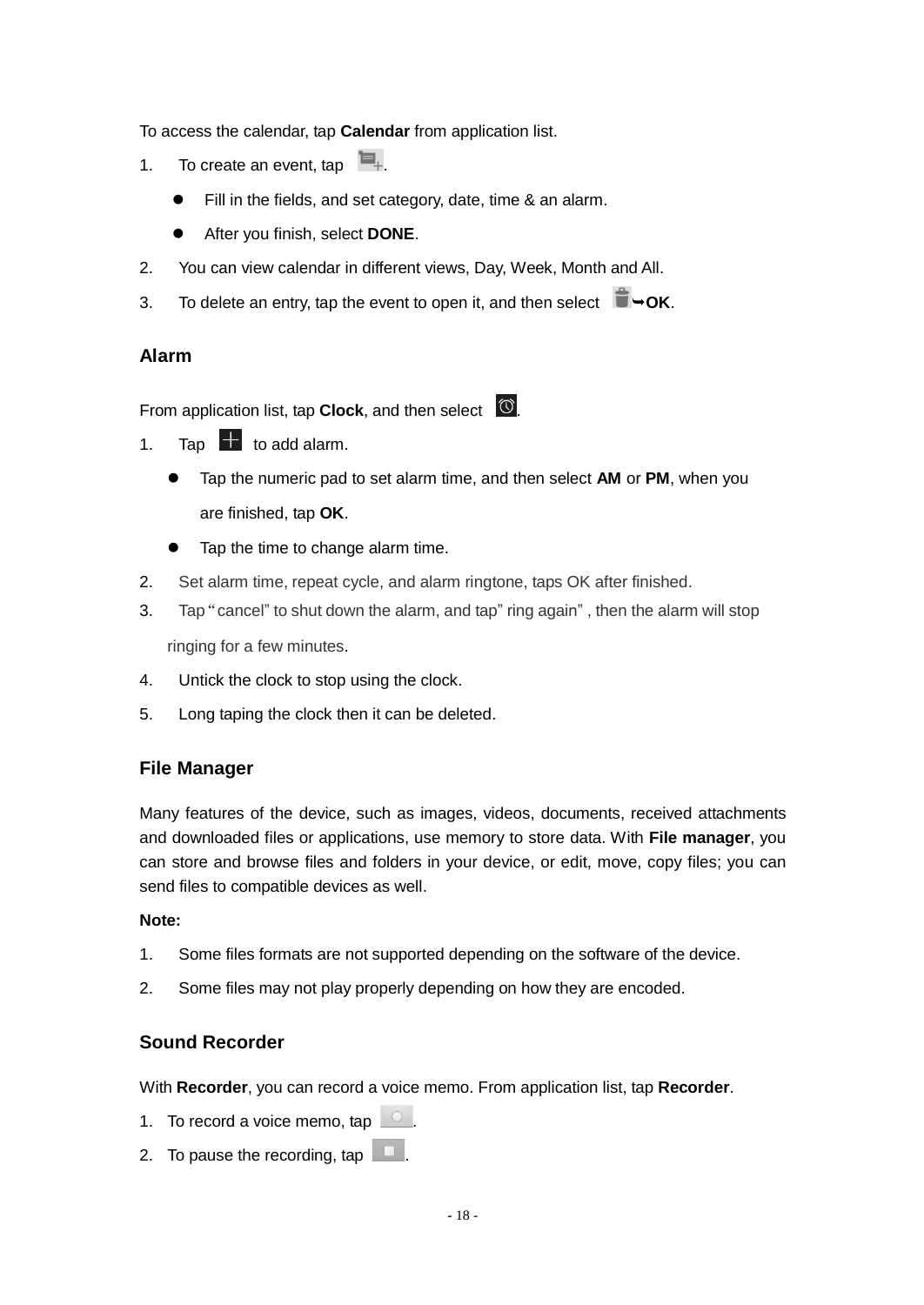3. To listen to a voice recording that you just recorded, tap  $\Box$ 

# **Calculator**

With this feature, you can use the device as a calculator. The calculator provides the basic arithmetic functions. Tap the virtual numeric and calculation keys to perform a calculation.

# **Connectivity**

# **USB Connection**

You can connect your device to a PC and use it as a removable disk, which allows you access the file directory.

- 1. If you want to transfer files from or to a memory card, insert a memory card into the device.
- 2. With a USB cable, connect your device to a PC.
- 3. Open the notification panel, select **USB connected**.
- 4. Tap **Turn on USB storage**.
- 5. Open the folder to view files.
- 6. Copy files from the PC to the memory card.

#### **Wi-Fi**

With Wi-Fi, you can connect to the internet or other network devices anywhere an access point or wireless hotspot is available.

#### **Activate the Wi-Fi feature**

- 1. From application list, tap **Settings.**
- 2. In the field of WIRELESS & NETWORKS, turn on the **Wi-Fi** feature.
- **Find and connect to Wi-Fi**
- 1. Once the Wi-Fi feature is activated, the device automatically search for available Wi-Fi connection.
- 2. Select a network.
- 3. Enter a password for the network (if necessary).
- 4. Select **Connect**.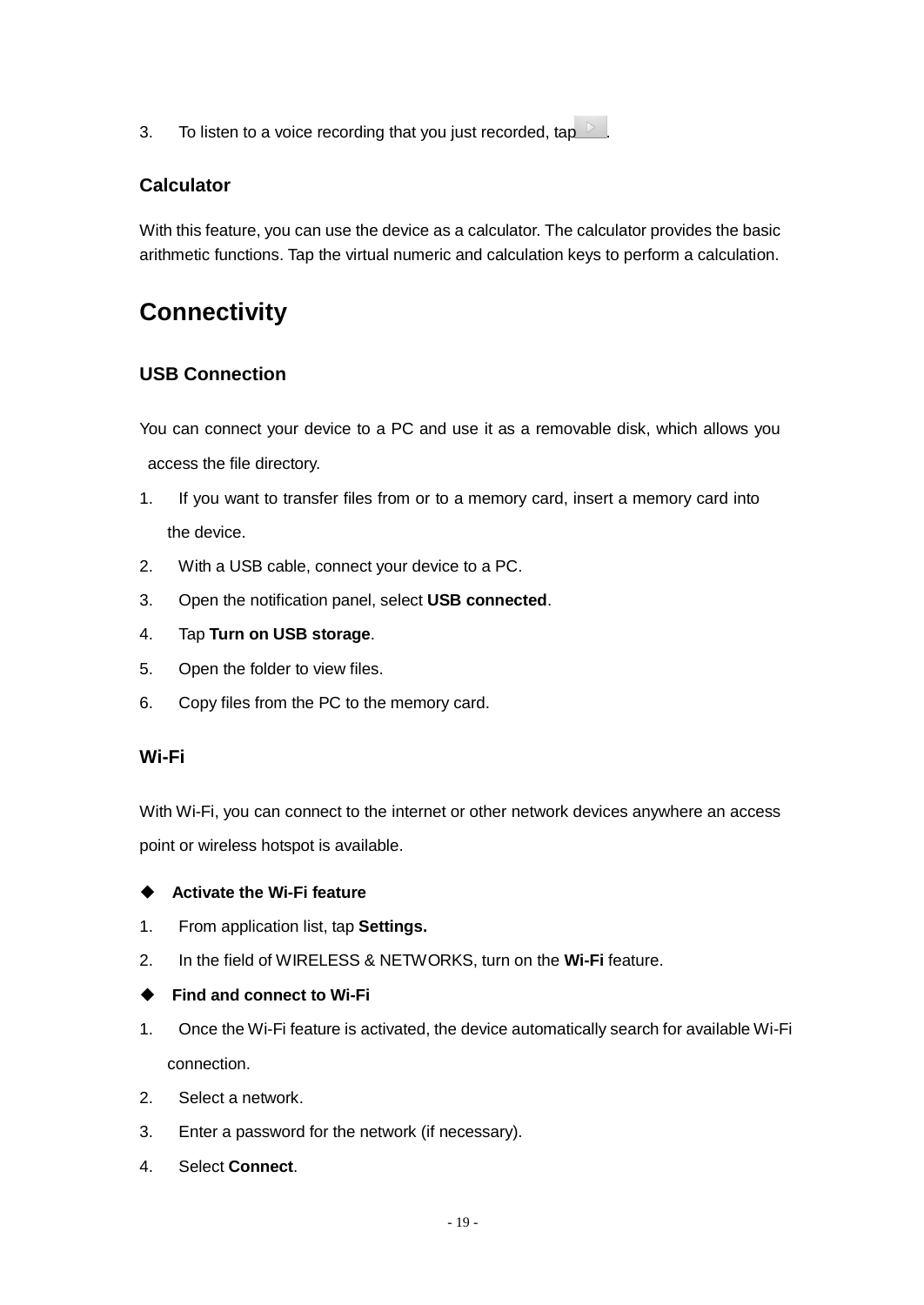# **Safety Precautions**

Read these simple guidelines before using your device. Not following them may be dangerous or illegal.

#### **Aircraft**

Switch off in aircraft and follow any restrictions. Wireless devices can cause interference in aircraft.

#### **Vehicles**

Never use your device while driving. Place it in a safe place.

Position your device within easy reach. Be able to access your device without removing your eyes from the road.

#### **Electronic devices**

In some circumstances your device may cause interference with other devices.

#### **Potentially explosive environments**

Switch off your device when in any area with a potentially explosive atmosphere, and obey all signs and instructions. Sparks in such areas could cause an explosion or fire resulting in bodily injury or even death.

#### **Pacemakers and other medical devices**

Pacemaker manufacturers recommend that a minimum separation of 8 inches be maintained between a wireless device and a pacemaker to avoid potential interference with the pacemaker.

Operation of any radio transmitting equipment, including wireless phones may interference with the functionality of inadequately protected medical devices. Consult

a physician or the manufacturer of the medical device to determine if they are adequately shielded from external RF energy or if you have any questions. Switch off your device in heath care facilities when any regulations posted in these areas instruct you to do so.

#### **Operating environment**

When connecting to other device, read its user guide for detailed safety instructions. Do not connect incompatible products.

Do not place your device in the air bag deployment area.

Use the device only in its normal operating positions as explained in the product documentation.

Always switch off your device when its use is prohibited or when it may cause interference and danger.

#### **Areas with posted regulations**

Switch off your device when any regulations posted in these areas instruct you to do so.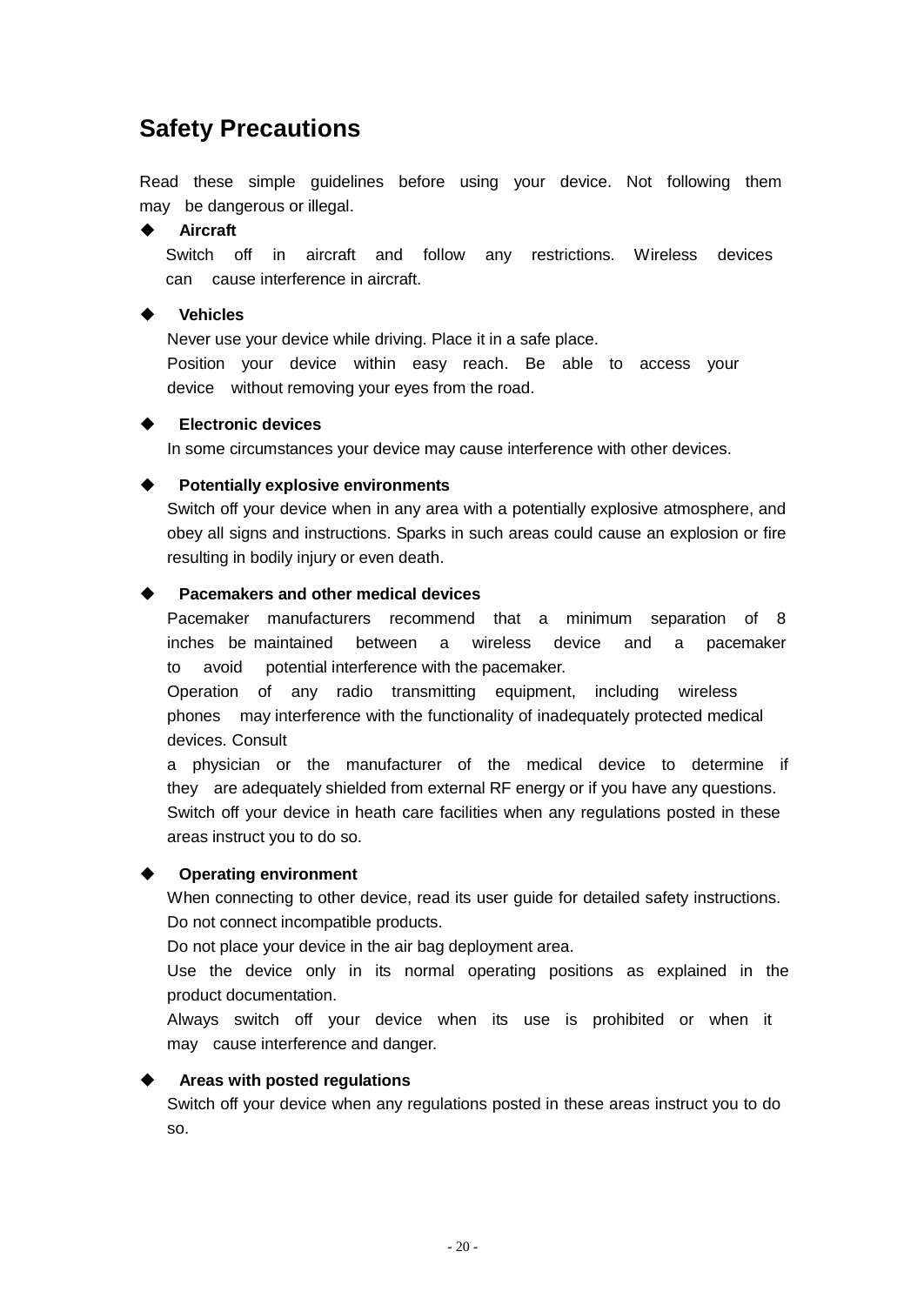# **Care & Maintenance**

- Use only manufacturer-approved accessories. Use general accessories may shorten the life of your device or cause device to malfunction.
- Keep your device dry. Humidity and all types of liquids may damage device parts or electronic circuits.
- ◆ Do not use or store the device in dusty, dirty areas.
- ◆ Do not store the device in hot or cold areas.
- ◆ Do not store your device near magnetic fields.
- Do not store your device with such metal objects as coins, keys and necklace.
- Do not drop your device or cause impacts to your device.